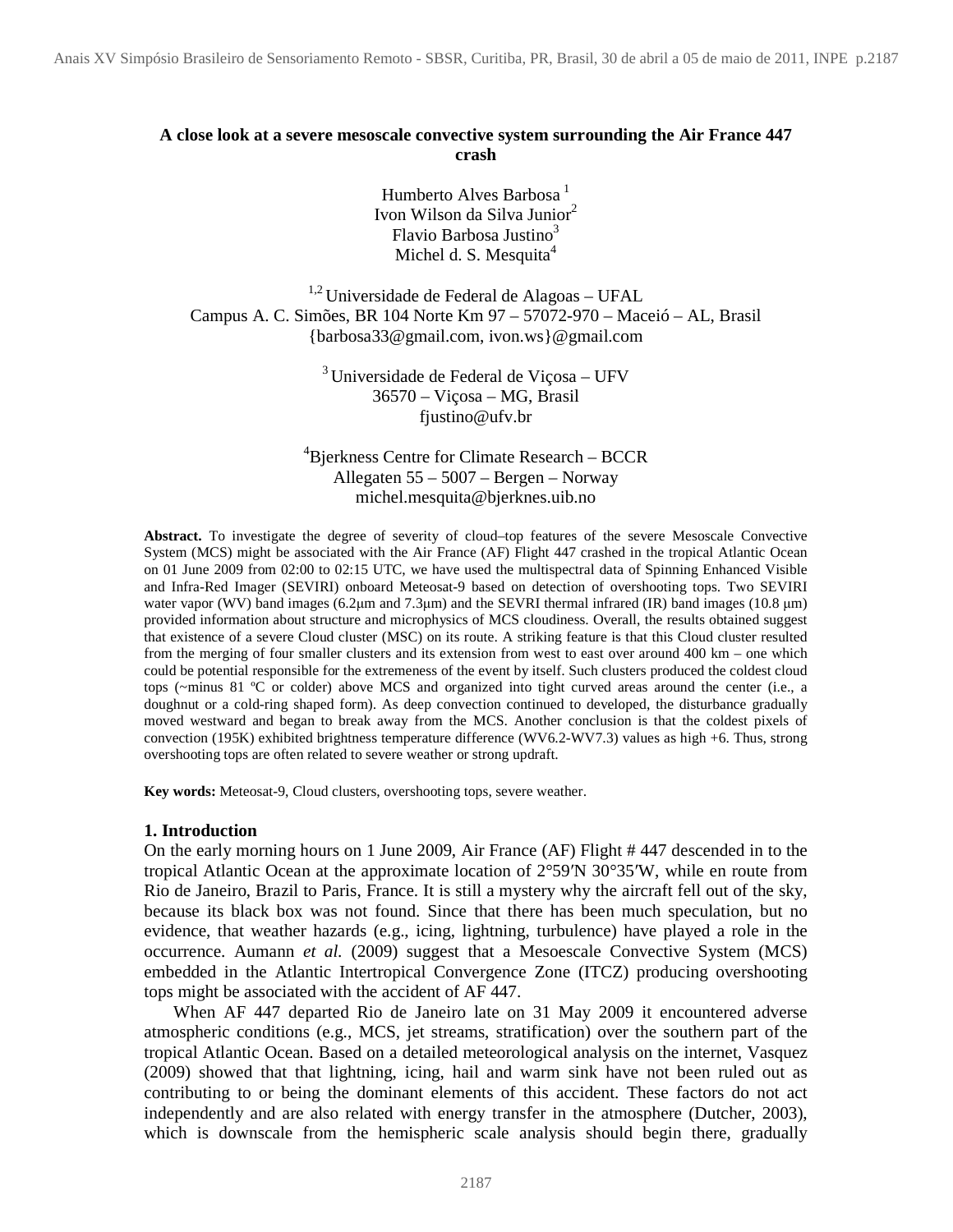working downscale (e.g., synoptic scale) and inward towards the smallest scale (e.g., mesoscale).

The observing, forecasting and briefing facilities are available to the pilots by radio from any flight service station. There is a two-fold problem for the pilots. First, they have little weather information as they fly over the oceans, which are where some of the worst turbulence encounters occur. Typically, onboard radars are often the only source of information over these remote regions. They do not directly measure turbulence. Second, with thunderstorms comes the presents of wind shear associated with downbursts (e.g., microburst) as well as turbulence. The latter is often associated with gravity waves (Trier and Sharman, 2009). In addition, thunderstorms can also cause erroneous readings from altimeter indicator. Thus, something along these lines might help explain what flight 447 encountered, but this is pure speculation.

To investigate the degree of severity of cloud–top features of the severe MCS might be associated with the Air France Flight # 447 crashed in the tropical Atlantic Ocean on 01 June 2009 from 02:00 to 02:15 UTC, we have used the multispectral data of Spinning Enhanced Visible and Infra-Red Imager (SEVIRI) onboard Meteosat-9 based on detection of overshooting tops. Two SEVIRI water vapor (WV) band images (6.2µm and 7.3µm) and the SEVIRI thermal infrared  $(IR)$  band images  $(10.8 \mu m)$  provided information about features of MCS cloudiness.

## **2. Material and Methods**

## **2.1 Meteosat data, processing, visualization and analysis tools at the laboratory for analyzing and processing Satellite images (LAPIS)**

In May 2007, the LAPIS had installed the EUMETCast system – a new C-band satellite reception facility to collect data from SEVIRI, an electro-optical sensor onboard the Meteosat Second Generation (MSG) satellite. The SEVIRI Direct Broadcasting (DB) system produces real-time wide-spectrum geolocated and calibrated (level 1.5 HRIT) products for short-term applications, nowcasting use in Brazil. All the data are archived in the archiving system with satellite image database service through http://www.lapismet.com (Fig. 1).



Figure 1. Overview of the broadcasting ground reception and processing system at the University of Alagoas (UFAL) in Brazil.

The LAPIS tool visualization application provides a way to process, visualize and analyze 1.5 HRIT data. This tool is based on open source codes, focused on analyzing convective storms. The available products are: red-green-blue (RGB) day microphysical", "convective storms and "air mass" color compositions to qualitatively identify the cloud-top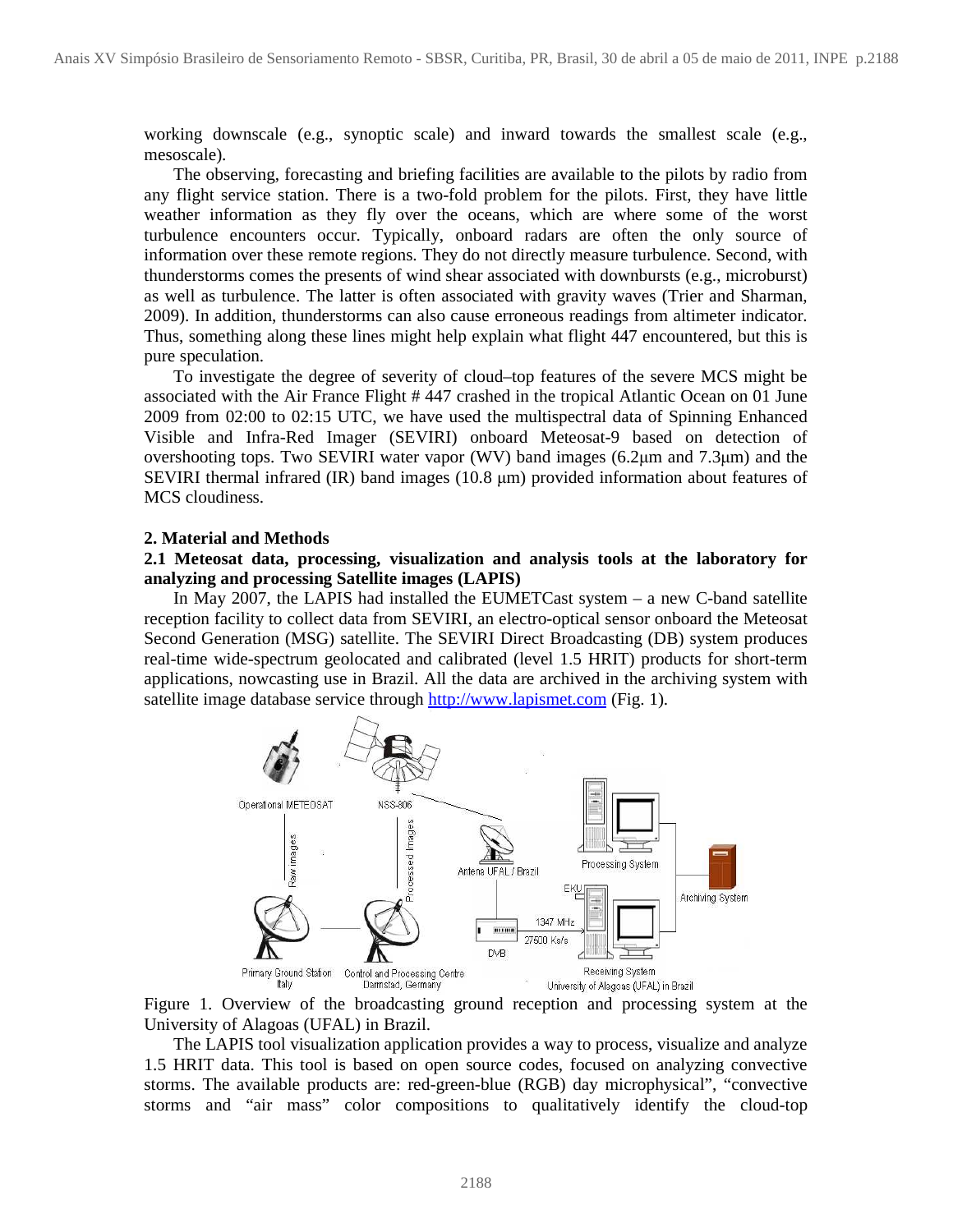microphysical characteristics on the basis of the combinations of radiances measured in different bands.

#### **2.2 MSG infrared imagery – Brightness Temperature (BT)**

Storms research has focused on understanding cloud features of individual events to identify their intensities in what is termed a "nowcasting" approach. Multispectral satellite analysis has demonstrated its ability to depict cloud-top features, especially in places where conventional data are either sparse or unavailable. Heymsfield and Blackmer (1987) made a comprehensive study to understand the mechanisms responsible for the formation of the so called *enhanced-V feature* (recently referred to as *cold-U/V feature*), found at tops of some of the deep convective storms, discussing nine convective cases with different features from 1979 to 1982 to describe the phenomenon. The cold-U/V shape occurred for all the storms, except one. The severity criteria of the U.S. National Weather Service for a convective storm can be classified as severe if it presents on the following characteristics: a) tornado, b) wind gusts  $\geq$  50 knots (~ 25 m s<sup>-1</sup>) and c) hailstones with diameter  $\geq$  3/4 inch (~ 2 cm) (http://www.weather.gov/glossary/index.php?letter=t) (Fig. 2).

It is also well documented (Schmetz et al., 2002; Barbosa and Ertürk 2009; Ertürk and Barbosa 2009) that cloud top BT directly related to the cloud top level environment temperature – valid only for opaque clouds (i.e., *cumulonimbus* clouds) and state of thermal equilibrium between the cloud and its environment. In particular, critical to the success of any attempt to spot the satellite-based storm cell is the BT isotherm of  $\sim 240 - 230$  K. The atmosphere must already be conditionally unstable and the large-scale dynamics must be supportive of vertical cloud development. Schmetz et al. (2002) showed that the positive brightness temperature differences (BTD) between WV and IR window bands, hereafter referred to as BTD (WV-IR), using the first generation Meteosat satellite data, while Setvak et al (2008) presented evolution of this phenomenon using the MSG SEVIRI data. These positive differences may result from two possible mechanisms: either local lower stratospheric moisture (LSM) generation by the storms themselves, or from advection from remote sources. Regardless of the LSM source, the positive BTD (WV-IR) values can be used as a proxy for very deep convective clouds (with overshooting tops).

## **3. Results**

## **3.1 The cloud top features of the 1 June 2009 storms**

According to Bureau d'Enquêtes et d'Analyses (BEA) Interim Report states the last communication from the AF 447 was at 02:14 UTC. When the aircraft likely traversed a broad area of disturbed weather embedded within the Atlantic ITCZ, possibly aided by a tropical wave traversing the region during this time. The storm pattern at 02:15 UTC in the IR 10.8 band of the Meteosat-9 image with the aircraft path is shown in Fig.3. Deep convective bursts (MSC) with cloud tops colder than 198K are detected within the region between 2º N to 4º N latitude and 25º W to 35ºW longitude. Deep convection organized into tight curved bands around the center, the disturbance gradually moved from west to east over around 400 km – one which could be potential responsible for the extremeness of the event by itself. However, increasing westerly upper-level shear gradually displaced the convection to the west of the low-level center and by 02:00 UTC, deep convection began to re-energize near well-defined low-level center. A combination of westerly upper-level shear and wet midtropospheric air enhanced the development of deep convection to the region (Fig 2). It induces optimal large-scale forcing for local-scale upward movements over the region. Locally, the Fernando De Noronha (SBFN) sounding at 0000 UTC ~one hour earlier the flight time to the AF 447 accident is shown in Figure 3a. This SBFN sounding display its lapse rate between 150 and 100 mb is ~4°C/km.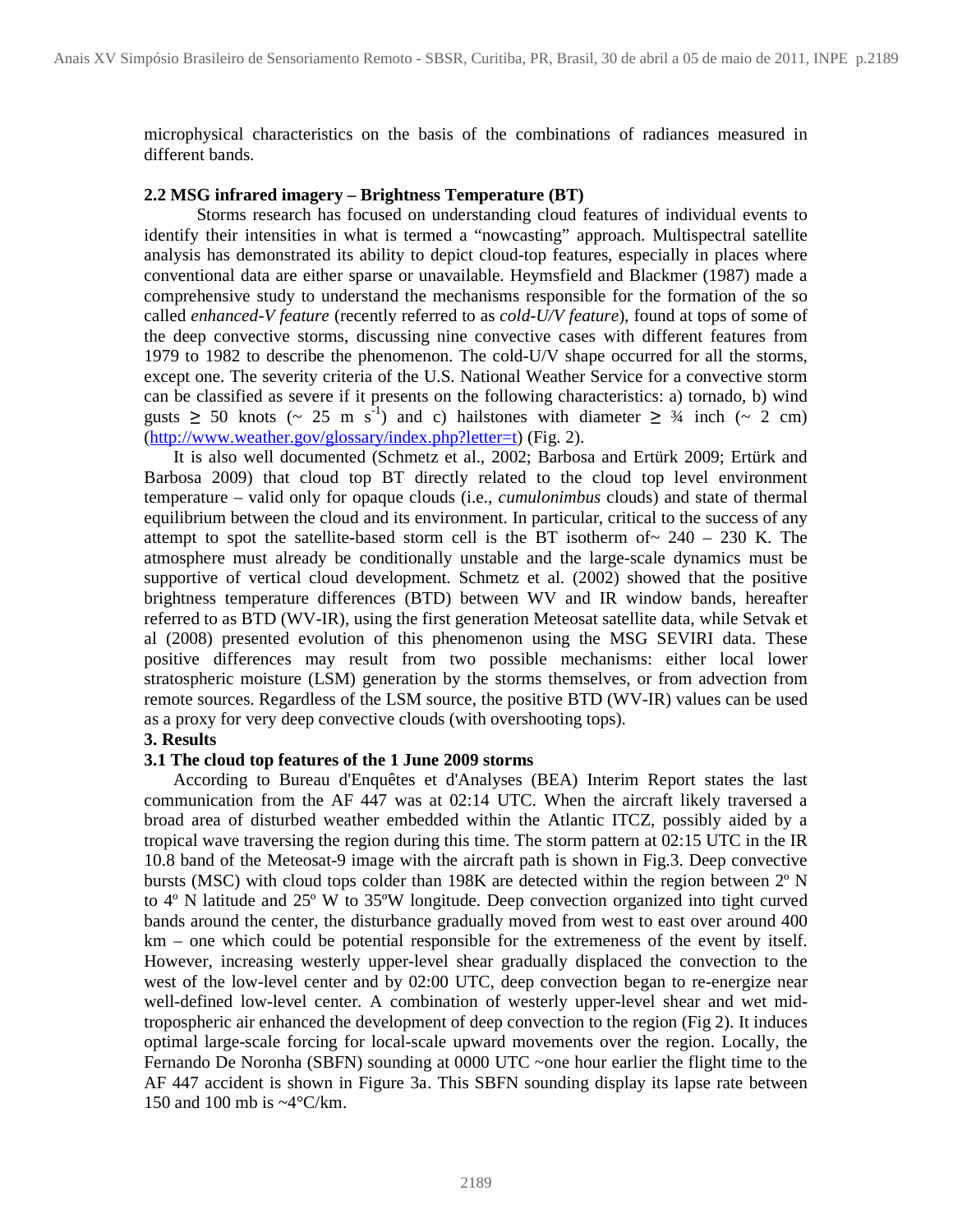

Figure 2. Wet phase is characterized by an "envelope" of deep convection composed of numerous higher frequency "events" (e.g., equatorial waves) that propagate both east and west through the envelope (a). An increase in vertical wind shear can tilt the Cb, spreading the warm core column over a larger area, which increases the minimum surface pressure (b). Severe thunderstorms usually extend all the way to the tropopause (c) and can be seen in photo as storms producing overshooting tops (d).



Figure 3. Cloud-top features seen in the enhanced SEVIRI IR10.8 band image in the tropical Atlantic Ocean on 01 June 2009 02:15 UTC (a). 82400 SBFN Fernando de Noronha sounding valid at 0000 UTC on 01 June 2009 (b).

A closer look of the enhanced IR image of cloud cluster provides a more detail in Figure 4 at 2:00 UTC and Figure 5 at 2:15 UTC. There are four active areas of Cloud cluster that developed very rapidly over the period from 02:00 to 02:15 UTC when the minimum cloud top IR brightness temperature is -81º C or colder (light purple color enhancement). Maddox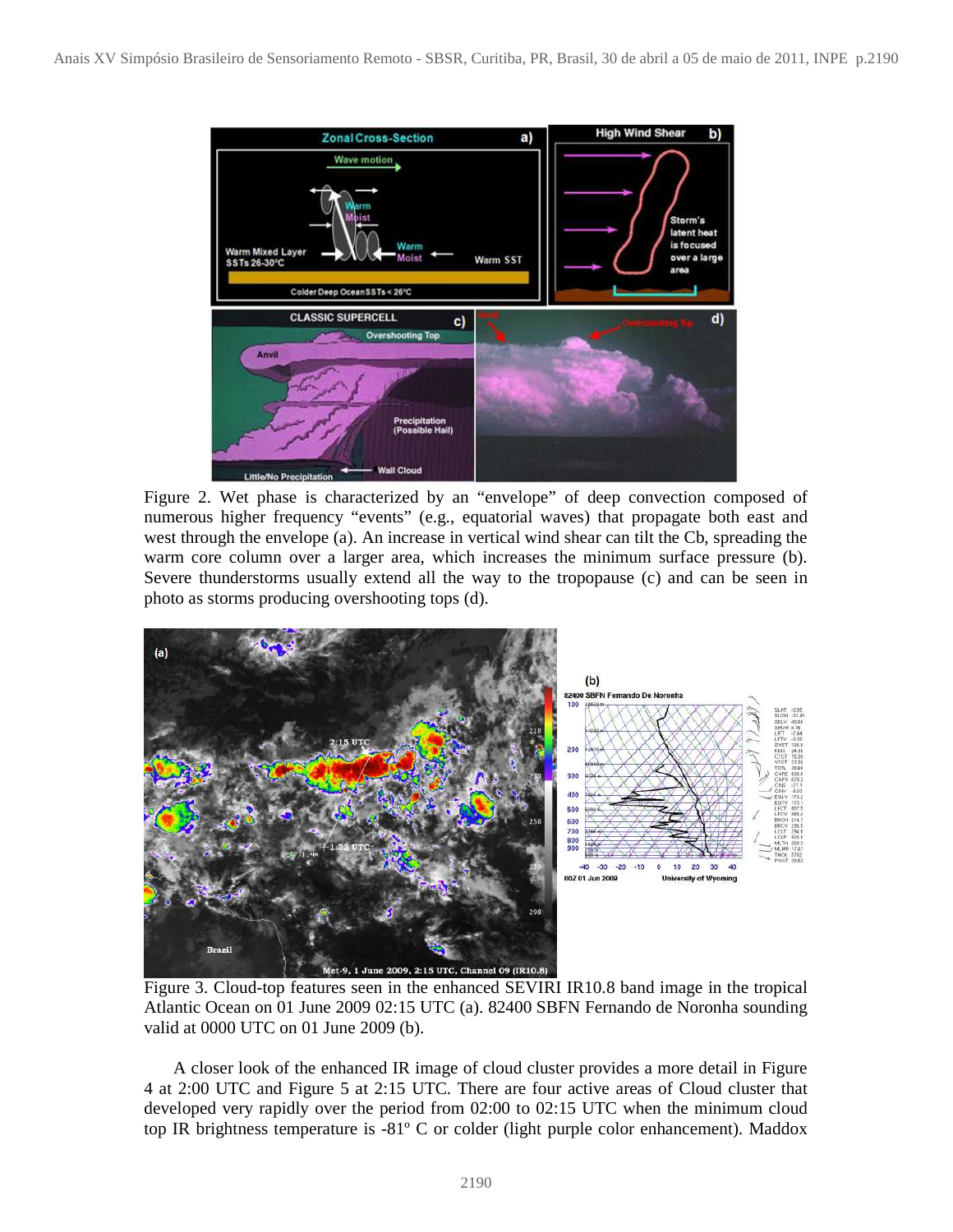(1980) defined an MCS is one of the typical Cloud clusters that lasts for six hours or more over of the region  $\sim 100,000$  square kilometers) where cloud top temperature is  $-32^{\circ}$ C or below.



Figure 4. The cloud-top shows "cold ring" is related to severe weather at 02:00 UTC.



Figure 5. Deep convective bursts with cloud-tops colder than  $-81^{\circ}$  C (blue color) at 2:15 UTC.

A minimum of minus 81°C or colder indicates that the updrafts in these Cloud clusters must have been very strong with significant overshooting of the tops into the stratosphere. Of particular interest is their shape pattern at 02:15 UTC – they appear near 1.75º N latitude and 31.7º West longitude in the form of a doughnut or a cold-ring shaped storm. The cold-ring shaped storm may have been further enhanced by increased local availability of water vapor as it traversed the higher SST values within the ITCZ. The cold-ring shaped storm is maintained but if the vertical shear becomes large or the wind speed increases. In fact, these conditions, in turn, may be viewed as reflecting the integrated impact of strong winds at surface and an updraft of the warm temperatures from warm SST associated with the intensity of convective activity. Figure 6 shows daily OSI-SAF (Ocean and Sea Ice Satellite Application Facility) SST image displayed using the LAPIS tool, on 1 June 2009. The SSTs in adjacent areas of the eastern coast of Northeastern Brazil and the northwestern coast of Africa varies between 28 ºC and 30 ºC. Although in isolated areas over the tropical Atlantic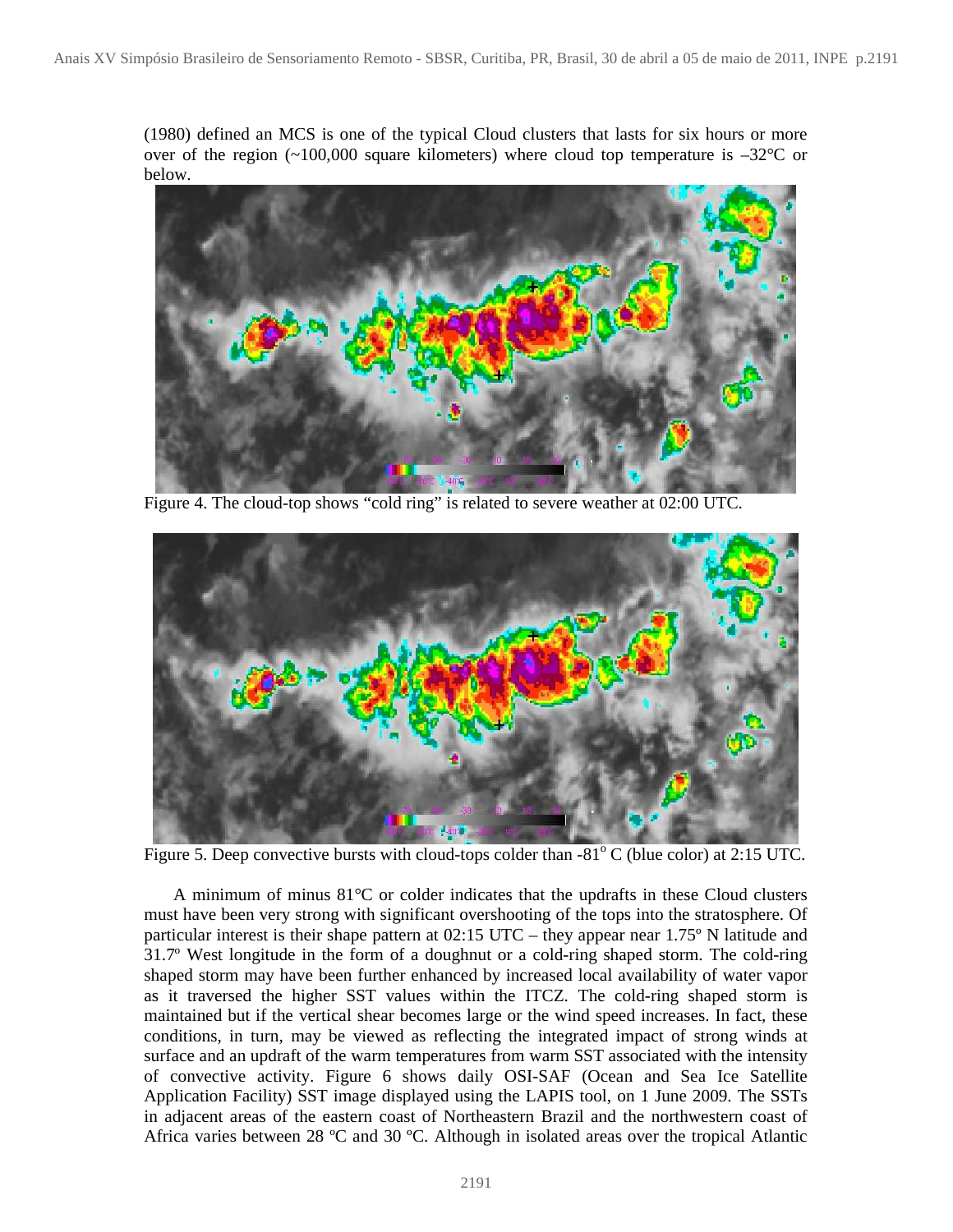

Ocean are registered higher values than the last one. This SST product has three components namely; GOES-East, MSG, NOAA-HL derived SSTs (Météo-France, 2005a).

Figure 6. Sea Surface Temperature (SST) image displayed on 1 June 2009 at 00:00 UTC and the position of the AF 447 (3.5 $\degree$  S; 30.5 $\degree$ W).

The physical mechanisms associated to overshooting tops are well documented. These were studied on the pioneering work of Fritz and Laszlo (1993) and from few authors since. The BTD (WV6.2-WV7.3) approach described above can be applied for detection of the overshooting tops. Figure 6 shows scatterplot, over the 2º N to 4º N latitude and 25º W to 35º W longitude, of BT (IR10.8) against BTD (WV6.2-WV7.3) at 02:00 UTC. Before discussing the results, it is important to understand how to interpret the figure. Results corresponding to pixels characterized by BTD (WV6.2-WV7.3) >0, which are warmer moisture layer adds additional radiance in the WV bands over the thermal emission originating from the cold storm top, indicate that the WV band is warmer (BT higher) as compared to the IR window bands. These pixels are therefore identified as the overshooting tops. It is important to note that we define the "overshooting tops" as the pixels in which an air parcel absorbed significant amounts of moisture above most of the storm. Consequently, these positive pixels are identified as a possible severity of the storm. In general, Figure 7 shows that the distribution of coldest pixels of convection (minus 81°C) exhibited BTD (WV6.2-WV7.3) values as high +6 from 02:00 to 02:15 UTC, suggesting strong updraft (red dots).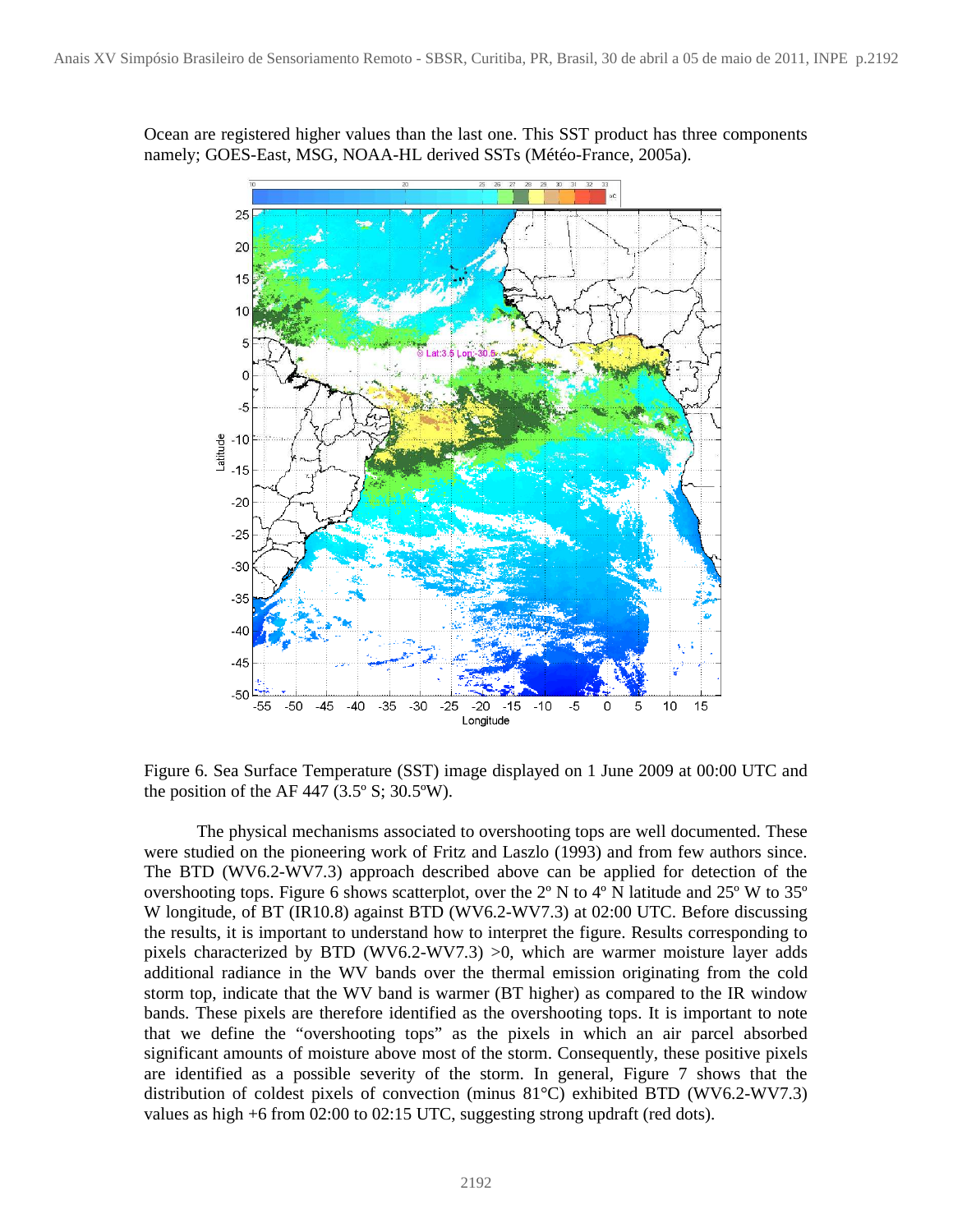

Figure 7. The distribution of the BT (IR10.8 pixels) against BTD (WV6.2-WV7.3 pixels) scatterplots over the 2<sup>°</sup> N to 4<sup>°</sup> N latitude and 25<sup>°</sup> W to 35<sup>°</sup> W longitude (based on Fig.4 and Fig. 5 image pixels) from 02:00 to 02:15 UTC. The red dots delimited by the positive values of BTD (WV6.2-WV7.3 pixels).

#### **4. Conclusions**

In this research, we have thus used the SEVIRI data onboard Meteosat-9 available at the LAPIS to assess the degree of severity of cloud–top features of the MSC might be associated with the AF 447 crashed in the tropical Atlantic Ocean on 01 June 2009, lasting approximately from 02:00 to 02:15 UTC. Overall, the results obtained suggest that existence of a severe Cloud cluster (MSC) on its route. A striking feature is that this Cloud cluster resulted from the merging of four smaller clusters and its extension from west to east over around 400 km – one which could be potential responsible for the extremeness of the event by itself. Such clusters produced the coldest cloud tops (~minus 81 ºC or colder) above MSC and organized into tight curved areas around the center (i.e., a doughnut or a cold-ring shaped form). As deep convection continued to developed, the disturbance gradually moved westward and began to break away from the MCS. Another conclusion is that the coldest pixels of convection (195K) exhibited BTD (WV6.2-WV7.3) values as high +6. These results are in line with other research (Aumann, 2009), which have stressed Tropause Penetrating Convection (TPC) might be associated with the AF 447 crash. However, as mentioned above, such Cloud clusters were severe to justify the event by themselves.

#### **Acknowledgments**

This work is part of a research funded by Brazil's Council for Scientific and Technological Development (CNPq) under number Grant 503519/2010-3 (Edital MCT/CNPq 10/2010 - AT- NS).

#### **References**

Aumann, H. Correlation of severe storms identified with AIRS and heavy precipitation measured with AMSR-E on the EOS Aqua, **IGARSS'09**, July 2009.

Barbosa, H. A., and Ertürk, A. G. Using multispectral SEVIRI radiances at the top of deep convective storm as a powerful tool for short prediction in Brazil. 5<sup>th</sup> European Conference on Severe Storms, Stadtsala Bernlochner – Landsat – Germany, 12-16 October 2009*.* www.essl.org/ECSS/2009/preprints/007-7-barbosa.pdf